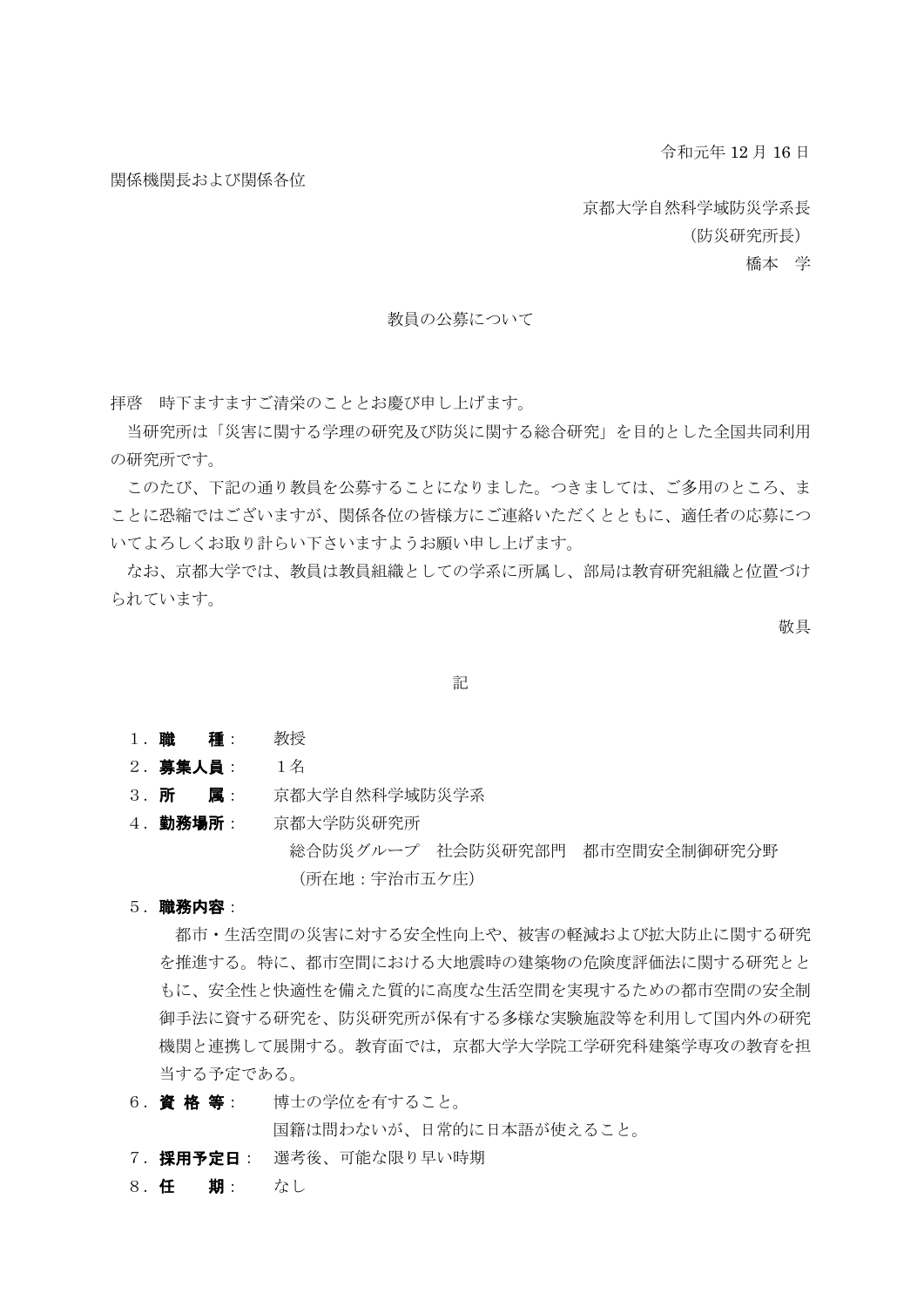- 9. 試用期間: あり (6ヶ月)
- 10. 勤務形態: 専門業務型裁量労働制 (1日 7 時間 45 分相当、週 38 時間 45 分相当) 休日:土・日曜日、国民の祝日に関する法律に規定する休日、年末年始、 創立記念日及び夏季一斉休業日
- 11. 給与·手当等:本学支給基準に基づき支給
- 12. 社会保険: 文部科学省共済組合、厚生年金、雇用保険及び労災保険に加入
- 13. 応募方法: 次の (1)~(6) 各一式
	- (1) 履歴書
	- (2) 研究業績一覧(査読付き論文とその他の論文、著書、解説、報告などに区分けしたも  $(D)$
	- (3) 主要論文別刷(コピー可)5編
	- (4) 研究業績の概要(A4用紙2枚以内)
	- (5) 今後の研究計画及び抱負(A4用紙2枚以内(説明図の利用可)。これまでの実績を踏 まえてどのような研究を行うか、応募者の考えを示すこと)
	- (6) 推薦書(または、応募者について意見を伺える方2名の氏名と連絡先)
- 14. 書類提出先:

〒611-0011 宇治市五ケ庄 京都大学防災研究所担当事務室 気付 社会防災研究部門 都市空間安全制御研究分野 教授候補者選考調査委員会 宛 (封筒の表に「教員応募書類在中」と朱書し、郵送の場合には書留にすること)

- 15. 応募締切: 令和2年3月16日 (月)【必着】
- 16. 選考方法: 書類選考のうえ、必要に応じて面接を行います。面接等の詳細は、別途連絡 します。

### 17. 問い合わせ先:

〒611-0011 宇治市五ケ庄 京都大学防災研究所担当事務室 気付 社会防災研究部門 都市空間安全制御研究分野 教授候補者選考調査委員会 宛 e-mail: apply\_staff 'at' dpri.kyoto-u.ac.jp ('at'を@に置き換えてください) (封書あるいは電子メールに限ります)

18. その他:

応募書類に含まれる個人情報は、選考および採用以外の目的には使用しません。

なお、応募書類はお返ししませんので、あらかじめご了承願います。

京都大学は男女共同参画を推進しています。多数の女性研究者の積極的な応募を期待して います。本学における男女共同参画推進施策の一環として、「雇用の分野における男女の 均等な機会及び待遇の確保等に関する法律(男女雇用機会均等法)」第8条の規定に基づ き、選考において評価が同等である場合は、女性を優先して採用します。

10. および11. の詳細は下記 web ページ「国立大学法人京都大学就業規則一覧」をご 覧下さい。http://www.kyoto-u.ac.jp/ja/about/organization/kisoku/kichiran.html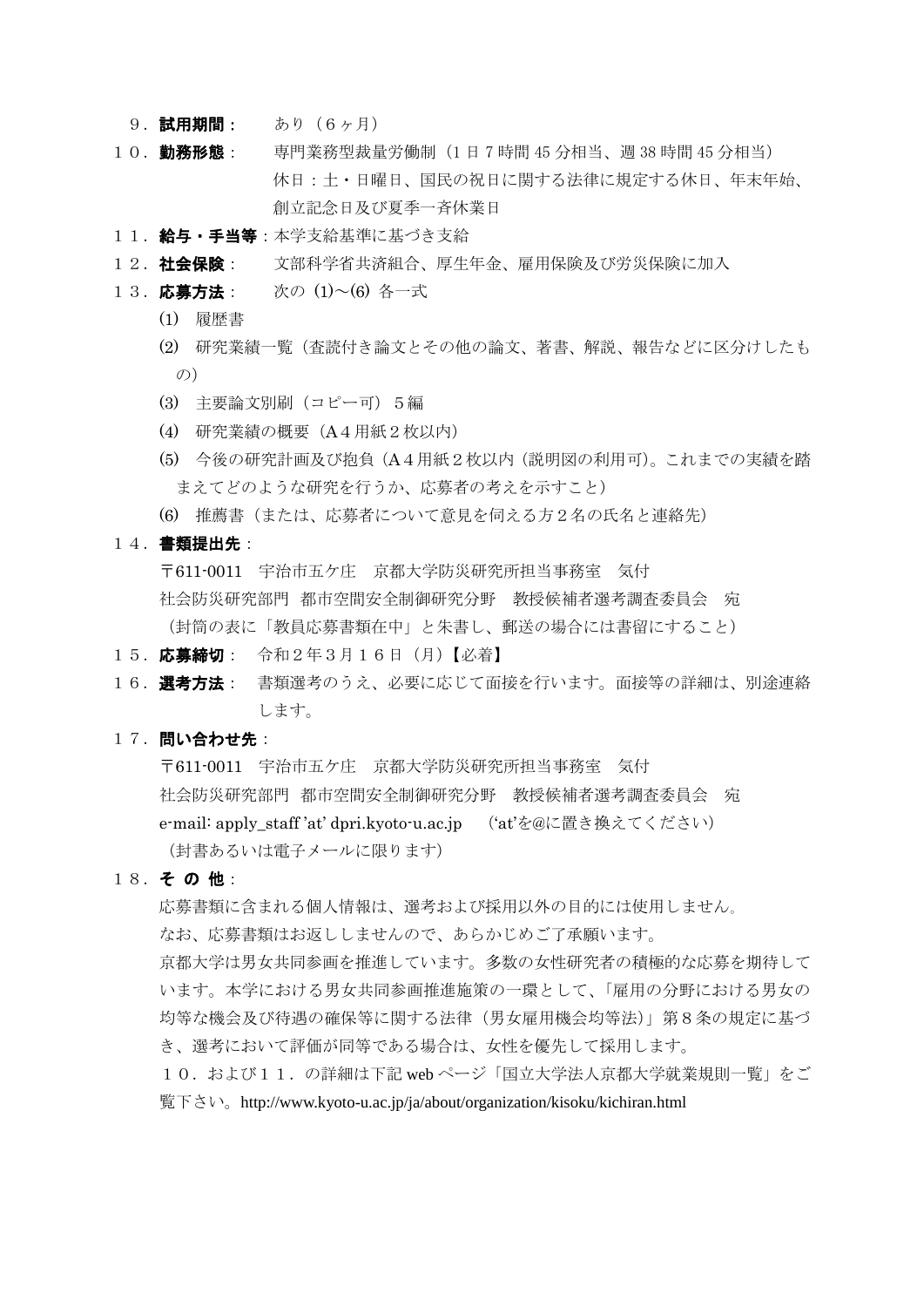#### 社会防災研究部門の概要

#### 1.研究目的及び研究内容の概要

社会防災研究部門は、下記の4分野と1つの外国人客員分野、1つの連携研究分野、1つの寄附研 究部門で構成されている。社会防災研究部門のミッションは以下の通りである。社会の変遷と災害の 歴史を踏まえ、災害に強い生活空間,都市,地域,世界を目指し,長期的展望に立って総合防災研究 のための方法論を構築する.社会の発展・複雑化とそれに伴う災害の複合化の過程を科学的に分析・ 予測するとともに、現代社会の災害に対する脆弱性やリスクを総合的に診断し、安全性、快適性を備 えた文化的で持続可能な社会を構築するための防災設計・防災計画・災害マネジメントの技術や方法 論を研究開発する。人間生活とそれを支える自然・社会環境を考慮し、高度な情報システム、先端的 な実験・観測技術を活用しながら、災害リスクに対する人間の思考・行動原理を的確に取り入れた研 究を実施する。また、災害過程と社会経済環境との相互作用を究明し、開発、環境保全、安全の三者 が調和しうるような防災政策論を展開する。さらに、局所的な災害事象が世界の政治経済に波及する ようなグローバルな現代社会における国際的な防災研究戦略を提案する。本研究部門は、巨大災害研 究センターとともに「総合防災研究グループ」を構成して、防災に関する総合研究推進と社会還元の ために貢献する。

#### 都市空間安全制御研究分野

安全・安心なまちづくりのための技術と方法論の開発を行う。特に都市空間の大地震による危険度評 価法の研究とともに、安全性と快適性を備えた質的に高度な生活空間を実現するための空間安全制御手 法に関する研究を行う。

#### 都市防災計画研究分野

都市の被害軽減対策および災害リスクの評価に関する研究を行う。特に、大災害時の災害対応、 復旧復興、都市防災計画のためのリスク評価結果の利用手法、巨大災害後の住宅再建、および大・巨大 地震の揺れの生成メカニズムを調べる理学的研究を行う。

#### 防災技術政策研究分野

時空間モデリング、計算機集約型分析、リモートセンシングなどの領域における新技術を考究 し、災害事象の監視・予測精度向上、リスクマネジメント・危機管理政策のために応用する。また、地 球規模から流域規模の社会変動と水循環・水災害の相互作用を解析し、持続可能な社会実現のための政策展 開、国際防災戦略に関する研究を行う。

### 防災社会システム研究分野

安全で安心な社会の形成を目指した総合的施策を合理的に策定・実施するためのマネジメントシ ステム構築の方法論に関する研究を実施する。特に、社会・経済システムと災害過程との相互作用の 解明、リスクコミュニケーションの促進のための方法論構築、参加型防災計画の支援のための情報シス テムの構築を通じて、災害に強い社会を実現するための防災システムを探求する。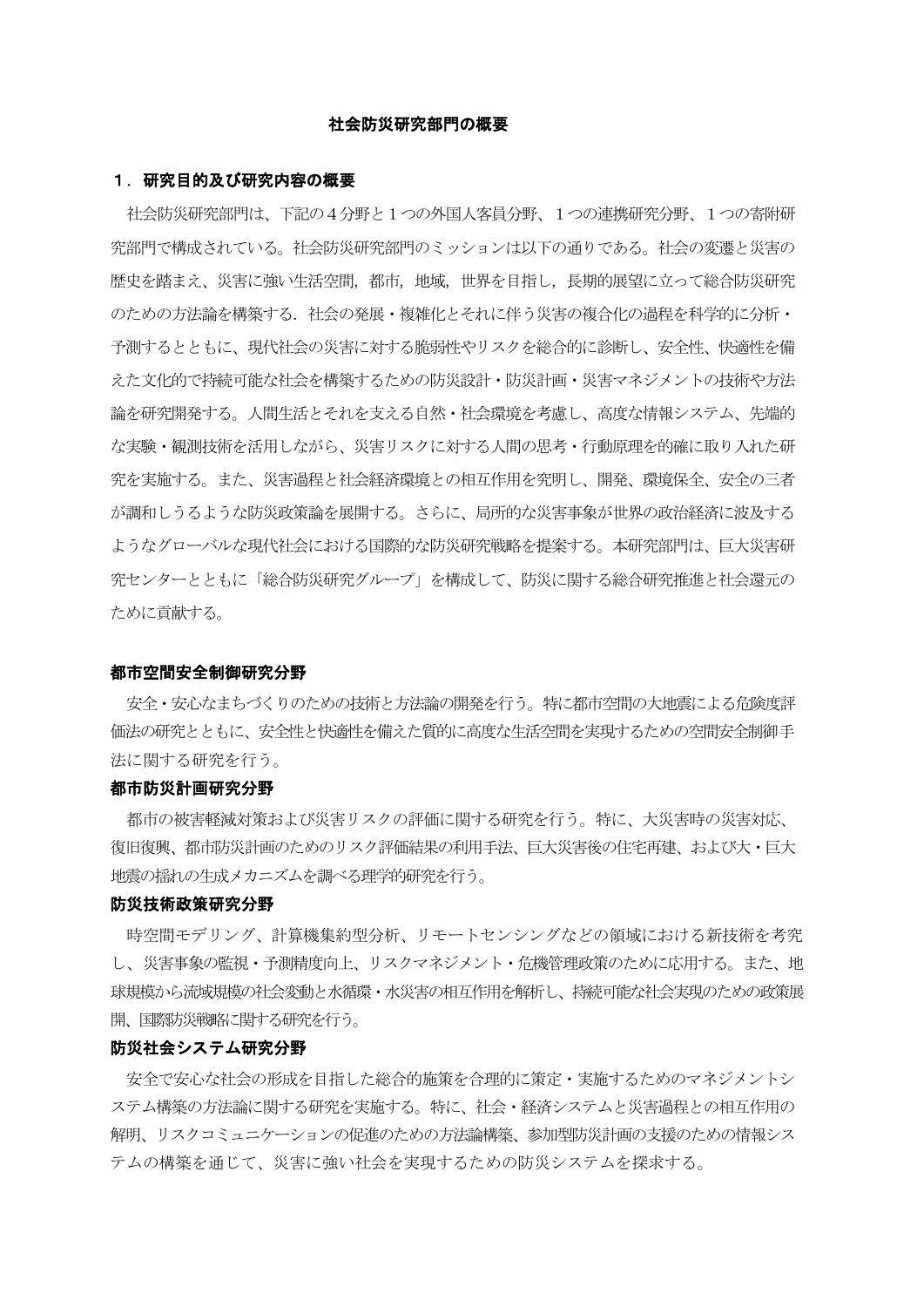#### 国際防災共同研究分野(外国人客員)

世界の災害を予測・制御するために、本研究分野では他の研究分野・部門・センター等と共 同して多面的な国際共同研究を行う。すなわち、災害科学の先端的研究者との共同研究、社会・ 文化が異なる諸国の災害機構の解明と災害軽減の技術、及び情報の国際運用に関する共同研究 を行う。

#### 地域医療BCP連携研究分野

防災学、医学関連分野の連携により災害発生直後の超急性期の災害医療の確保、その後の地 域単位での医療体制維持を可能とする医療システムの構築、地域医療 BCP に関する研究を行う。

#### 寄附研究部門

#### 地震リスク評価高度化(阪神コンサルタンツ) 研究分野

複雑化している地震災害のリスク評価とその低減策に関し、近年の地震及びそれに伴う被害 事例調査や地球物理学的・地形地質学的調査に基づき理論的・実証的な評価体系の高度化を図 る。特に、震源破壊過程と表層地盤増幅特性を考慮した強震動予測の高精度化を図るとともに、 過去の地震災害調査結果を再現する震源のモデル化を行い観測被害を再現することを通して、 平均的な地震像に対する検証を行い、地震リスク評価の更なる高度化に必要な戦略を構築する。

#### 2. 現在の教員構成 (2019年12月16日現在)

|                 | 【教<br>授】 | 【准教授】           | 【講<br>師】         | 【助<br>教】 |
|-----------------|----------|-----------------|------------------|----------|
| 都市空間安全制御研究分野    | (今回人事)   | 智研<br>西野        |                  |          |
| 都市防災計画研究分野      | 紀男<br>牧  | 春子<br>関口        |                  |          |
| 防災技術政策研究分野      | (準備中)    | 敬洋<br>佐山        | Florence         | (準備中)    |
|                 |          |                 | <b>LAHOURNAT</b> |          |
| 防災社会システム研究分野    | 多々納裕一    | Subhajyoti      |                  |          |
|                 |          | <b>SAMADDAR</b> |                  |          |
|                 |          | (準備中)           |                  |          |
| 国際防災共同研究分野      | (準備中)    |                 |                  |          |
| (外国人客員)         |          |                 |                  |          |
| 地域医療 BCP 連携研究分野 | 薫<br>小池  | 繁<br>大鶴         |                  |          |
|                 | (連携)     | (連携)            |                  |          |
|                 | 牧<br>紀男  | 真宏<br>倉田        |                  |          |
|                 | (兼)      | (兼)             |                  |          |
| 地震リスク評価高度化      | 博<br>川瀬  |                 |                  | 長嶋<br>史明 |
| (阪神コンサルタンツ)     | (特定)     |                 |                  | (特定)     |

## 研究分野(寄付研究部門)

なお、当研究部門は、巨大災害研究センターとともに総合防災研究グループを構成し、災害に 強い社会の実現に資する科学と技術の総合化のための研究を推進しています。詳しくは、京都大 学防災研究所のホームページ [http://www.dpri.kyoto-u.ac.jp](http://www.dpri.kyoto-u.ac.jp/web_j/index_topics.html) をご参照下さい。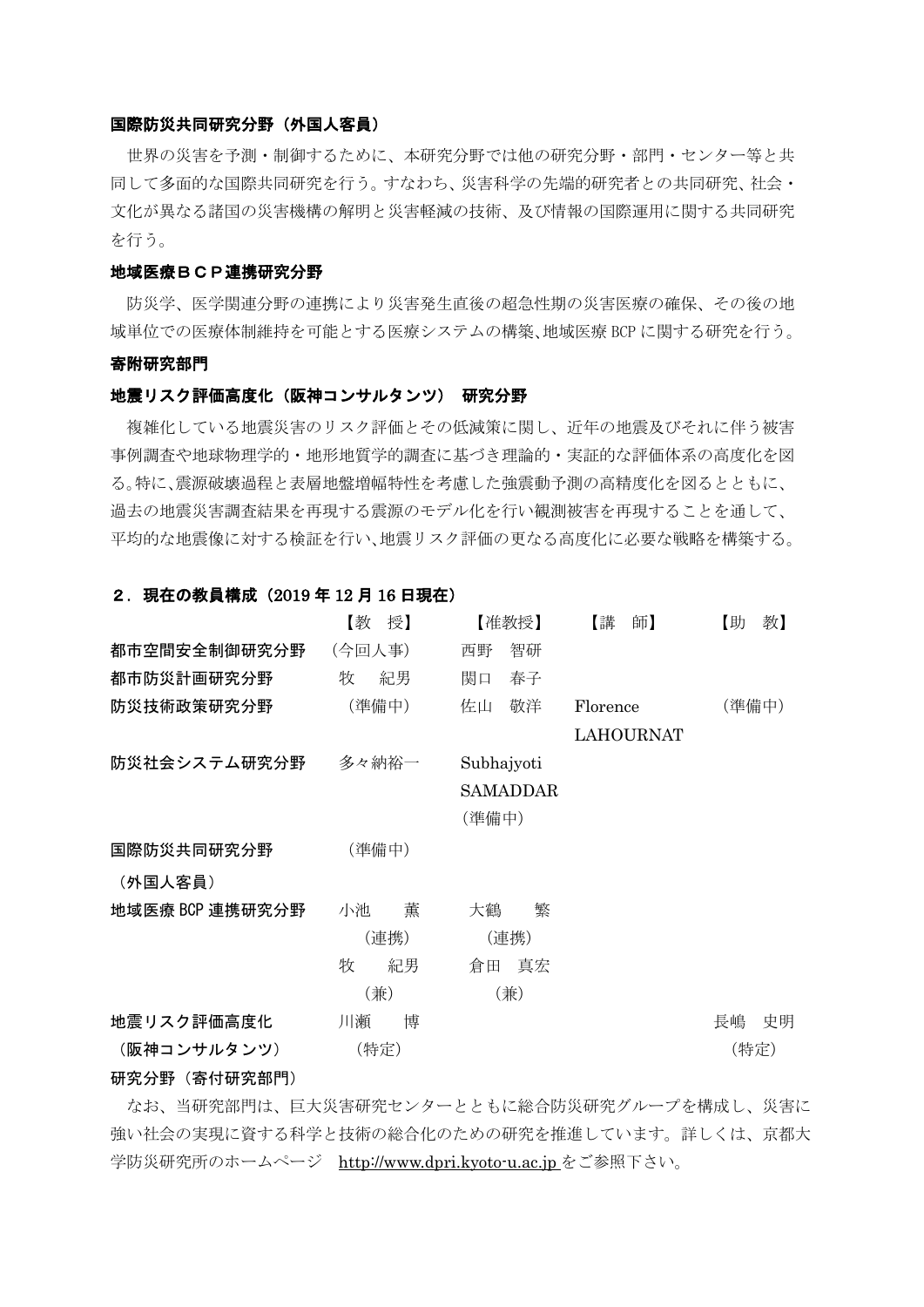#### ----------------

共同利用・共同研究拠点について

防災研究所は、大学の枠を超えて、大型の研究設備や大量の資料・データ等を全国の研究者が利 用し、共同研究を行う全国共同利用研究所として、共同利用や共同研究を推進してきました。平 成20年7月に創設された、文部科学大臣による「共同利用・共同研究拠点」の認定制度により、 平成22年度からは、新たに「自然災害に関する総合防災学の共同利用・共同研究拠点」として 共同利用・共同研究を推進しています。

京都大学防災研究所の詳細は下記のホームページをご参照下さい。

http://www.dpri.kyoto-u.ac.jp/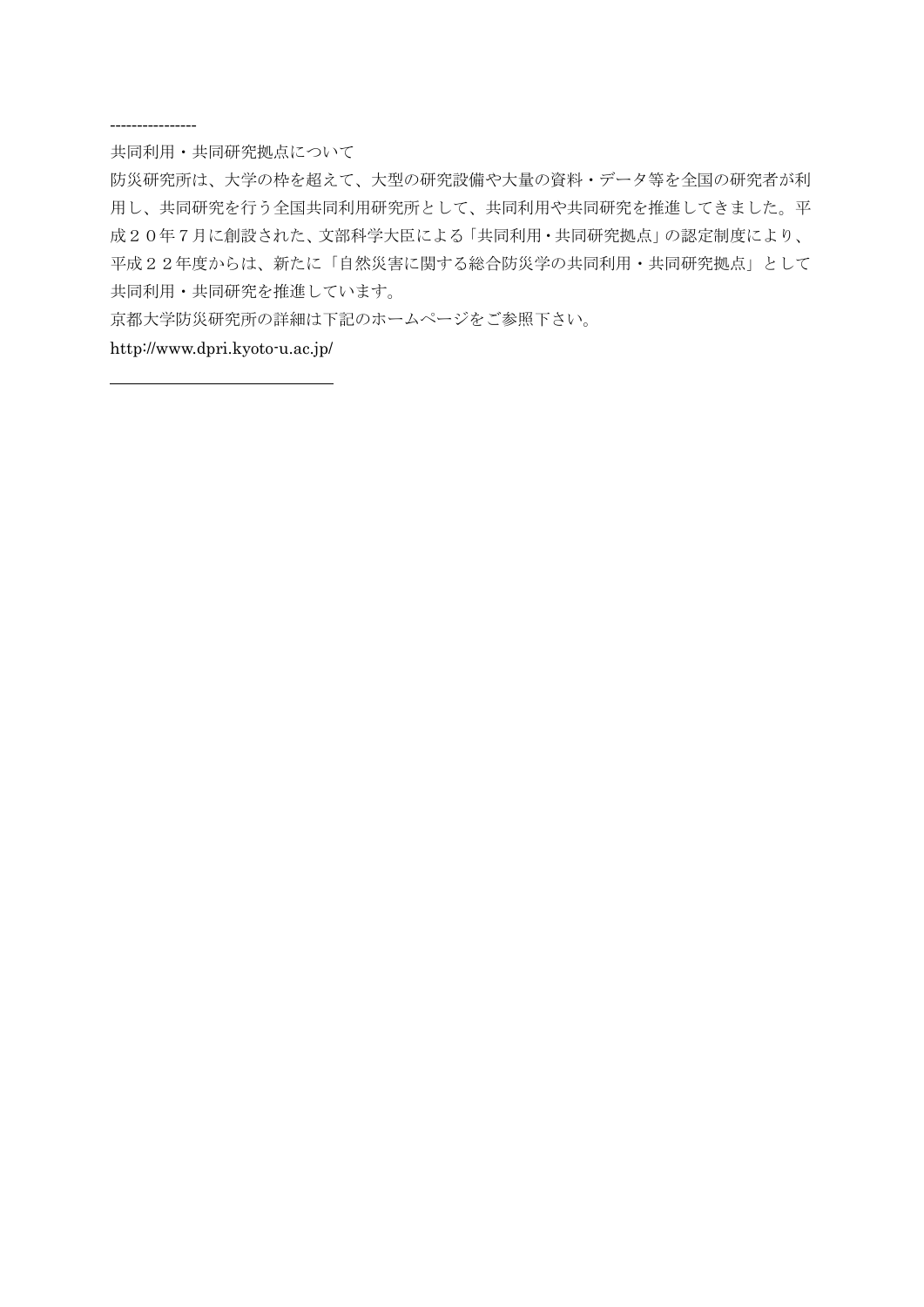# Professor Position in the Research Section of Safety Control of Urban Space, Disaster Prevention Research Institute, Kyoto University

## December 16th, 2019

The Disaster Prevention Research Institute (DPRI), Kyoto University invites applications for a permanent Professor position.

Location: Research Division of Disaster Management for Safe and Secure Society, Disaster Prevention Research Institute, Kyoto University, Gokasho, Uji, Kyoto 611-0011, Japan.

Job description and required qualifications: The appointed professor is required to conduct research on urban area and living space safety against disaster, and disaster preparedness and mitigation. He/she needs to study the seismic risk assessment of buildings in urban areas, and the development of a methodology for safety control of urban space which create advanced living environments that are safe and comfortable. He/she is expected to conduct research using various experimental facilities of DPRI. In addition, he/she is expected to teach in the Department of Architecture and Architectural Engineering, Graduate School of Engineering, Kyoto University. He/she must hold a Ph.D. or equivalent degree and be proficient in Japanese.

Anticipated start date: As soon as possible after the selection.

## Probation period: 6 months

Working time: Discretionary labor system (standard working hours: 7 hours 45 minutes per day, 38 hours 45 minutes per week)

Days off: Saturdays, Sundays, Statutory holidays under the Act on National Holidays, Year-end and New Year's holidays, Anniversary of Foundation of the University, and summer holidays.

Salary and Allowance: To be determined in accordance with Kyoto University regulations.

Social insurance: (1) National Public Service Mutual Aid Associations, (2) Employee's pension insurance, (3) Unemployment insurance, and (4) Worker's accident insurance

## Applicants should prepare the following materials:

- (1) Curriculum vitae
- (2) List of publications (divided clearly into refereed journal papers and others)